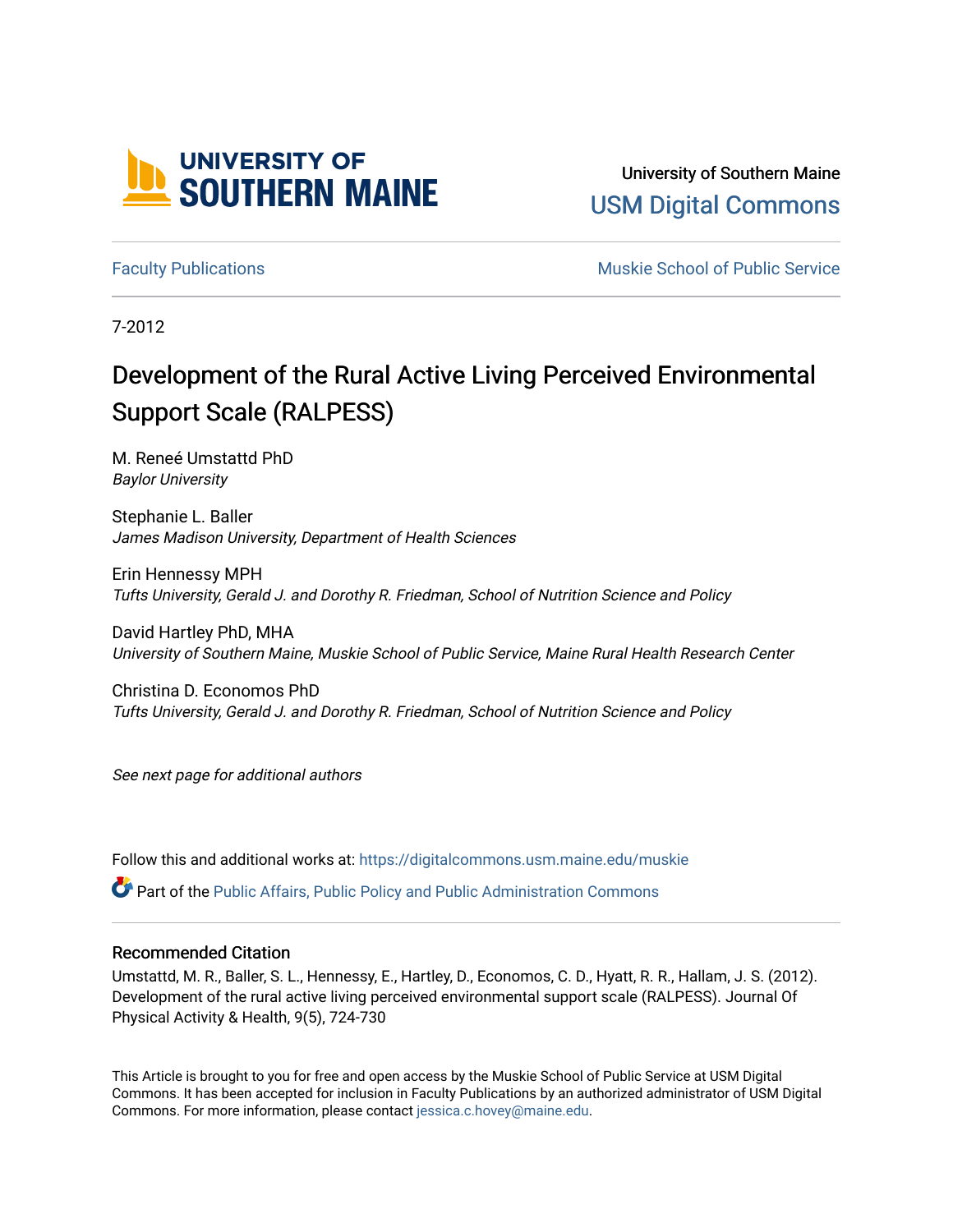### Authors

M. Reneé Umstattd PhD; Stephanie L. Baller; Erin Hennessy MPH; David Hartley PhD, MHA; Christina D. Economos PhD; Raymond R. Hyatt PhD; Anush MS, MA Yousefian; and Jeffrey S. Hallam PhD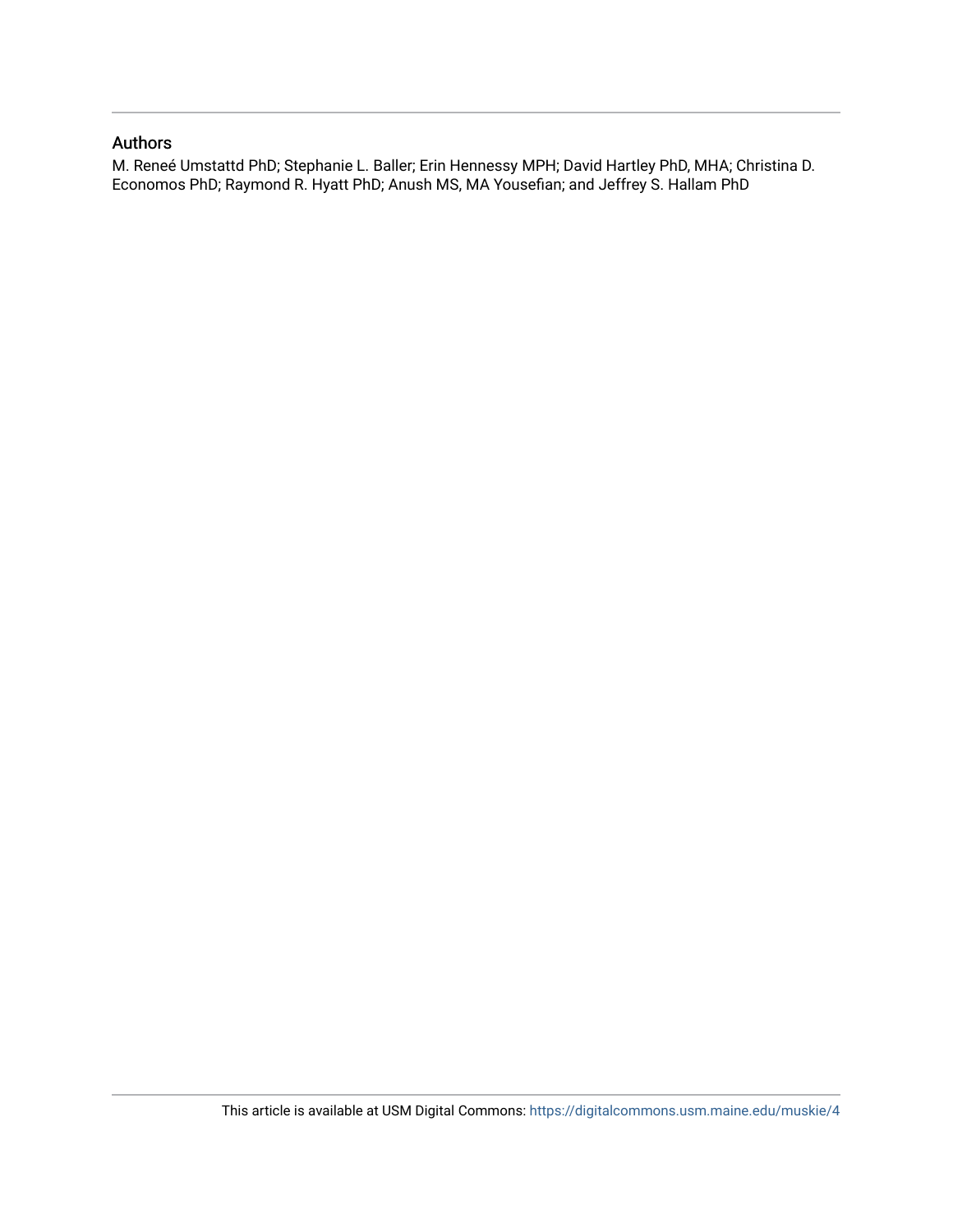# **Development of the Rural Active Living Perceived Environmental Support Scale (RALPESS)**

### **M. Renée Umstattd, Stephanie L. Baller, Erin Hennessy, David Hartley, Christina D. Economos, Raymond R. Hyatt, Anush Yousefian, and Jeffrey S. Hallam**

*Background:* Evidence supports the role of physical and social environments in active living, including perception of environment. However, measurement of perceived environments in rural settings is lacking. This study describes the development of the Rural Active Living Perceived Environmental Support Scale (RALPESS). *Methods:* Premised on social ecological and cognitive perspectives, 85 initial items were generated through a literature review and a mixed-methods investigation of "activity-friendly" environments. Items were organized by resource areas—town center, indoor and outdoor physical activity areas, schools, churches, and areas around the home/neighborhood—and submitted for expert panel review. In 2009, a revised questionnaire was disseminated to adolescents, parents, public school staff, and older adults in 2 rural southeastern United States counties. Principal component analysis with varimax rotation was used to explore factor structure ( $n = 542$ ). *Results:* The final analysis yielded 33 items with 7 factors: 1) church facilities, 2) town center connectivity, 3) indoor areas, 4) around the home/neighborhood, 5) town center physical activity resources, 6) school grounds, and 7) outdoor areas. *Conclusions:* The RALPESS is a valid, internally consistent, and practically useful instrument to measure perceptions of rural environments in the context of physical activity across the lifespan. Confirmatory factor analysis is recommended to validate factor structure.

*Keywords:* survey, environment, physical activity

United States rural areas have disproportionately greater rates of chronic disease, obesity, and physical inactivity, where physical inactivity is consistently related with greater incidence of morbidity and mortality. Evidence supports the role of physical and social environments in physical activity engagement, including perception of one's environment. However, while perceived environmental factors have been examined

in urban areas, they have not in rural areas. During a collaborative effort to define "activity-friendly" rural environments, our research team concluded that modified "urban-based" instruments were not effective for measuring objective and perceived physical activity environments in rural areas. This led to the development of the Rural Active Living Audit Tools  $(RALA)$ ,<sup>1</sup> and the Rural Active Living Perceived Environmental Support Scale (RALPESS), which is described here. Research suggests that objective measurement only conveys partial contextual understanding of factors influencing physical activity2 and that perceptions could mediate relationships between objective measurement and health outcomes.<sup>3</sup> Thus, the purpose of this study was to design a valid tool to measure perception of the rural environment for physical activity.

### **Methods**

#### **Study Design**

Institutional review board (IRB) approval was obtained before study commencement. Four phases were used to develop the RALPESS during 2009. Phase I, an item pool (n = 201) was generated based on qualitative and quantitative findings from 3 projects with data collection sites in 6 states (AL, CA, KY, ME, MS, and SC) aimed to define activity-friendly rural environments conducted

Umstattd is with the Dept of Health, Human Performance, and Recreation, Baylor University, Waco, TX, and the Dept of Health Science, College of Human Environmental Sciences, University of Alabama, Tuscaloosa, AL. Baller is with the Dept of Health Sciences, James Madison University, Harrisonburg, VA. Hennessy and Economos are with the John Hancock Center for Physical Activity and Nutrition, Gerald J. and Dorothy R. Friedman, School of Nutrition Science and Policy, Tufts University, Boston, MA. Hartley is with the Maine Rural Health Research Center, Muskie School of Public Service, University of Southern Maine, Portland, ME. Hyatt is with the Dept of Public Health and Family Medicine, School of Medicine, Tufts University, Boston, MA. Yousefian is with the Hartley and the Maine Rural Health Research Center, Muskie School of Public Service, University of Southern Maine, Portland, ME. Hallam is with the Center for Health Behavior Research, Dept of Health, Exercise Science & Recreation Management, University of Mississippi, Oxford, MS.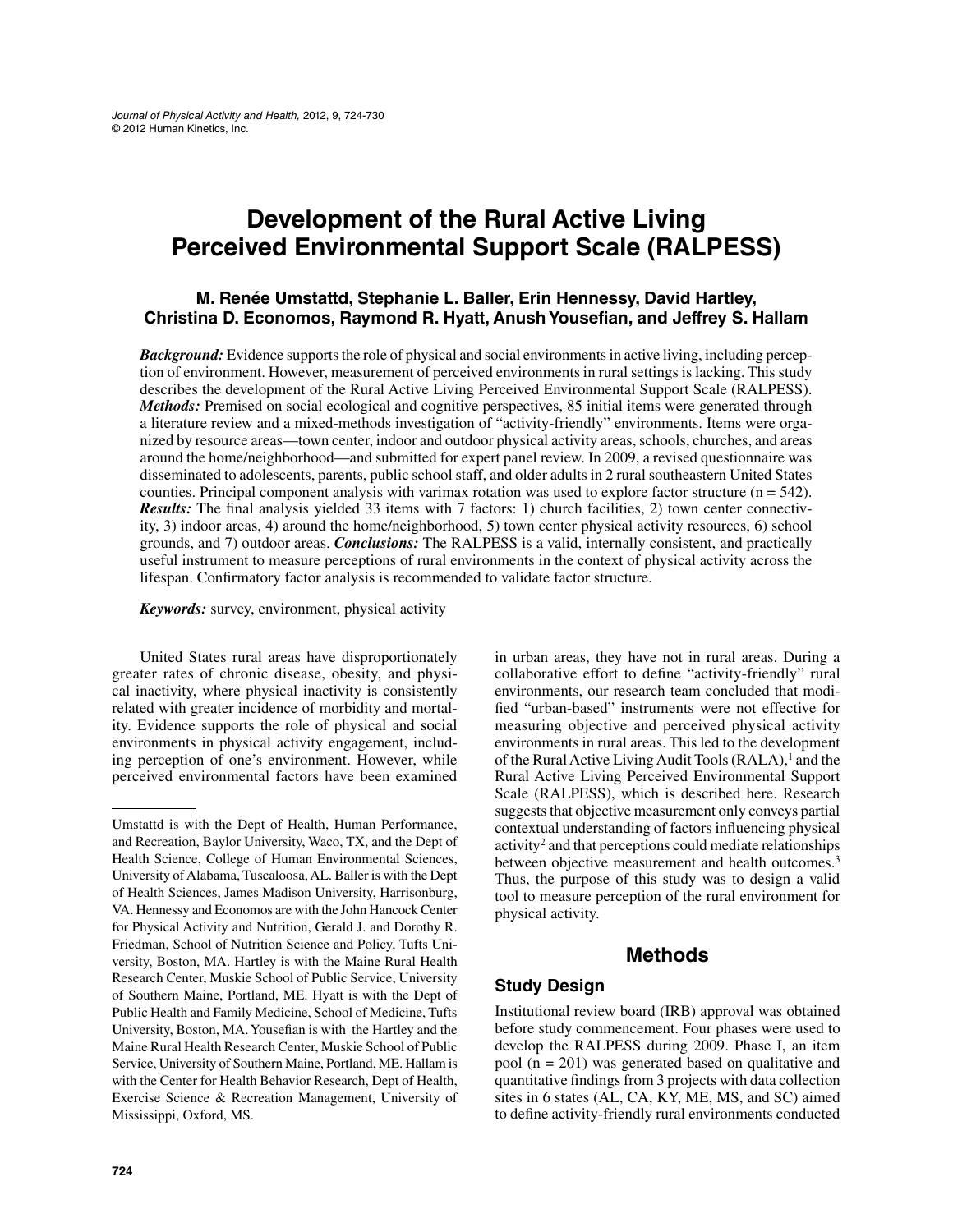from 2007–2008 (Active Living Research, Round 6). These projects used conceptual models based on rural and urban-suburban environmental literature to understand factors related to physical activity. Conceptual models were designed based on social ecological and cognitive perspectives, physical activity environmental literature, and transportation models.4,5 Supported physical activity domains were identified and included: leisure, transportation, and domestic/household physical activity.6 Rural settings where physical activity engagement occurs were identified as: areas around the home/neighborhood, community structures/buildings (schools, churches . . . ), community indoor areas, and community outdoor areas. An overview of these conceptual models was published.<sup>1</sup> Items were constructed in a self-report format with response options ranging from strongly disagree to strongly agree on a 4-point Likert scale, indicating how supportive each of these settings are for physical activity engagement in a rural community.

In phase II, an expert panel  $(n = 6)$  was recruited to provide feedback and examine face and content validity. Panel members included professionals with expertise in environmental assessment (built and perceived), scale development, and rural public health. The expert panel review included 3 iterative rounds of feedback, in which 85 items were retained.

Phase III, the RALPESS was field-tested with rural high school youth  $(n = 20)$  to assess completion time (20–30 minutes). Construct validity was examined in phase IV, where questionnaire packets, including RALPESS items were disseminated to high school students, their parents, public school staff and a group of senior center attendees in 2 rural counties in the southeastern US. Collected data were subjected to a principal component analysis (PCA) to examine construct validity and further refine RALPESS items. Cronbach's alpha was used to examine internal consistency.

#### **Sample**

Two counties in the Alabama-Mississippi delta region were selected for participation based on rural designation [rural-urban commuting area codes (RUCAs) of 6 and  $10$ <sup> $7$ </sup> and to ensure diversity within the sample and across the counties. Each of these counties represented diversity commonly seen within US southeastern rurality, where county A was 72.9% White with a population of 43,922 and county B was 67.9% Black with a population of 10,643.8 County A had substantially more physical activity resources than County B. Institutions of higher learning were located in both counties and provided physical activity resources to the communities (student population: County  $A > 15,000$ ; County  $B < 500$ ). Physical activity resources included, but were not limited to, parks, school grounds, and church-based facilities in both counties. Overall quantity and quality of amenities of these physical activity resources were greater in County A than County B.

Upon IRB approval, participants were recruited through public school systems of the 2 rural counties with the assistance of school district superintendents, principals, and teaching staff. Within each county, 100 students were recruited from each grade (9th–12th) of public high schools  $(A = 1$  high school;  $B = 2$  high schools), based on diversity within grades regarding sport participation, gender, and academic achievement (n = 400/school). Upon agreeing to participate, each student was instructed to take a questionnaire packet home, which included informed consent and assent forms, a student survey, and a parent/guardian survey, to be completed by one of the student's parents/guardians. Students were instructed to return the completed packets if they wished to partake in a social "party" as an incentive for participation. Questionnaire packets ( $n = 300$ ) including an informed consent form and survey were also disseminated to teachers and staff employed in each school district and attendees of local senior centers. Incentives for adult and older adult participation included refreshments.

#### **Statistical Analysis**

All data were examined for accurate data entry and missing variables. No participants with greater than 5% missing data were retained in the analyses. No variable had greater than 1.8% missing data. Missing values were estimated in SPSS (PASW, v18) by imputing the mean. PCA using ones as prior communality estimates and varimax rotation was used to examine factor structure and item loadings. Factors with eigenvalues  $\geq 1.0$ , a scree plot, communalities  $\geq 0.45$ , item-to-factor loadings  $\geq 0.40$ , and item-to-factor cross-loadings < 0.30 were examined for logical model fit and to reduce the number of items.<sup>9</sup>

#### **Results**

Of the 1500 questionnaire packets distributed, 592 were returned. Participants with greater than 5% missing data were excluded from analyses, thus a sample of 542 was retained. See Table 1 for sample characteristics.

In the original PCA, 14 factors displayed eigenvalues greater than 1.0; however, a scree plot suggested 7 to 8 meaningful factors (see Figure 1 for original and final scree plots). Upon further examination of factor loadings, item-factor cross-loadings, simple structure, and conceptual meaning, 7 factors were retained. All items that cross-loaded on more than 1 factor  $(\geq 0.30)$ , had low communalities  $\left($ <0.45) and/or did not load  $\left($ <0.40) on 1 of the 7 factors were removed.9 Additional items were removed to reduce scale length and participant burden. This process entailed removing items with the weakest of the remaining factor loadings, while ensuring that at least 3 items were retained for each factor.9 Thus, all items with factor loadings < 0.687 were removed  $(n = 18)$ .

Combined, the 7 factors accounted for 71.623% of the variance. Internal consistency was acceptable for all 7 factors ( $\alpha$  = 0.820–0.938) and the overall scale ( $\alpha$  =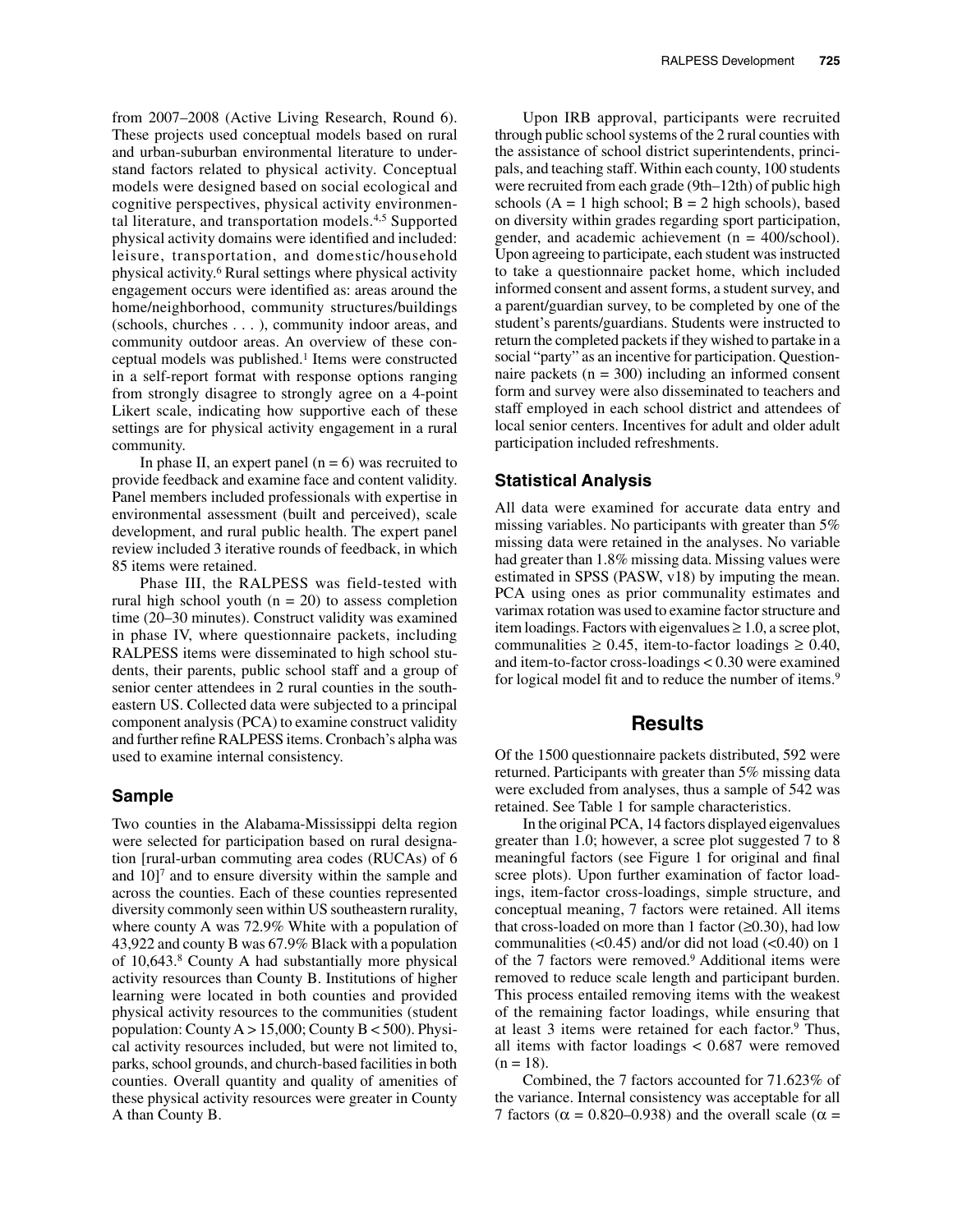|                                     |                                   | <b>Total</b><br>$(N = 542)$ | <b>County B</b><br>$(n = 311)$ | <b>County A</b><br>$(n = 231)$ |
|-------------------------------------|-----------------------------------|-----------------------------|--------------------------------|--------------------------------|
| General sample characteristics      |                                   |                             |                                |                                |
| Race/ethnicity ( $N = 504$ )        | American Indian/Alaskan<br>Native | 1.0%                        | 0.7%                           | 1.5%                           |
|                                     | Asian                             | 1.4%                        | $0.0\%$                        | 3.4%                           |
|                                     | <b>Black/African American</b>     | 72.8%                       | 96.3%                          | 38.5%                          |
|                                     | Hispanic or Latino                | $6.0\%$                     | 3.1%                           | 9.7%                           |
|                                     | Native Hawaiian/Pacific Islander  | $0.8\%$                     | $0.0\%$                        | 2.0%                           |
|                                     | White                             | 24.0%                       | 3.0%                           | 54.6%                          |
| Gender ( $N = 528$ )                | Male<br>Female                    | 25.0%<br>75.0%              | 21.9%<br>78.1%                 | 29.2%<br>$70.8\%$              |
| Age $(N = 518)$                     | $13-19$ years                     | 55.4%                       | 48.5%                          | 64.6%                          |
|                                     | $20 - 29$ years                   | 3.9%                        | 3.7%                           | 4.0%                           |
|                                     | $30 - 39$ years                   | 16.0%                       | 23.4%                          | 6.3%                           |
|                                     | $40-49$ years                     | 11.2%                       | 14.9%                          | 6.3%                           |
|                                     | $50 - 59$ years                   | 7.5%                        | 8.1%                           | 6.7%                           |
|                                     | $60-69$ years                     | 3.3%                        | 1.0%                           | 6.3%                           |
|                                     | >70 years                         | 2.7%                        | 0.3%                           | 5.8%                           |
| Sample characteristics: adults      |                                   |                             |                                |                                |
| Marital status ( $N = 237$ )        | Married                           | 46.4%                       | 34.1%                          | 74.0%                          |
|                                     | Partner/Significant other         | 3.4%                        | 4.3%                           | 1.4%                           |
|                                     | Single                            | 32.1%                       | 43.9%                          | 5.5%                           |
|                                     | Divorced/Separated                | 13.9%                       | 14.6%                          | 12.3%                          |
|                                     | Widowed                           | 4.2%                        | 3%                             | $6.8\%$                        |
| Level of education $(N = 228)$      | Kindergarten or less              | 0.4%                        | $0.6\%$                        | $0.0\%$                        |
|                                     | Elementary                        | 1.8%                        | 2.6%                           | $0.0\%$                        |
|                                     | Some high school                  | 8.3%                        | 12.3%                          | $0.0\%$                        |
|                                     | High school graduate              | 24.6%                       | 32.9%                          | 6.8%                           |
|                                     | Some college                      | 21.5%                       | 23.9%                          | 16.4%                          |
|                                     | College graduate                  | 43.4%                       | 27.7%                          | 76.7%                          |
| Income $(N = 208)$                  | $<$ \$5000                        | 17.3%                       | 25.2%                          | $0.0\%$                        |
|                                     | \$5001-\$10,000                   | 10.1%                       | 14.7%                          | $0.0\%$                        |
|                                     | \$10,001-\$15,000                 | 7.2%                        | 10.5%                          | $0.0\%$                        |
|                                     | \$15,001-\$20,000                 | $9.6\%$                     | 11.9%                          | 34.6%                          |
|                                     | \$20,001-\$25,000                 | 3.8%                        | 4.9%                           | $1.5\%$                        |
|                                     | \$25,001-\$30,000                 | 9.6%                        | $9.8\%$                        | 9.2%                           |
|                                     | \$30,001-\$40,000                 | 5.3%                        | 4.2%                           | 7.7%                           |
|                                     | $>$ \$40,000                      | 37.0%                       | 18.9%                          | 76.9%                          |
| Sample characteristics: adolescents |                                   |                             |                                |                                |
| Current school grade ( $N = 284$ )  | 9th                               | 52.1%                       | 52.6%                          | 51.7%                          |
|                                     | 10th                              | 21.1%                       | 16.1%                          | 25.9%                          |
|                                     | 11th                              | 18.3%                       | 21.9%                          | 15.0%                          |
|                                     | 12th                              | $8.5\%$                     | $9.5\%$                        | $7.5\%$                        |

*Note*. Data collection occurred in 2009 in 2 rural counties in the southeastern US.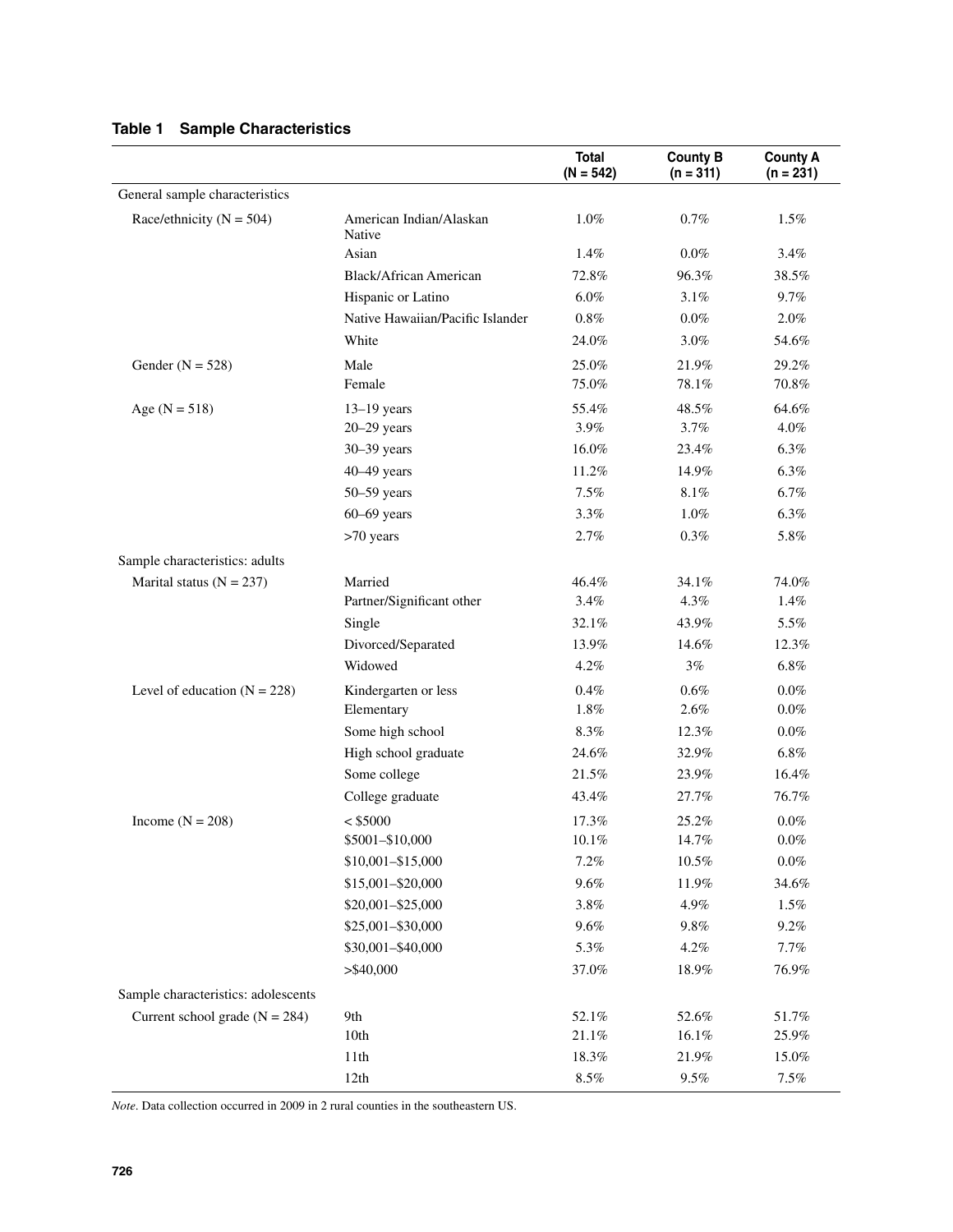



**Figure 1** — a) Original scree plot; b) Final scree plot.

0.941). Subscale scores are calculated by summing item scores for each factor. An overall RALPESS score is calculated by summing all 33-item scores. An overall RALPESS score provides insight into the perceived support for physical activity within rural areas, with higher scores indicating greater perceived support for activity. Summed subscale scores can also be used to examine perceived support for activity within specific domains in a community. See Table 2 for factor labels, definitions, characteristics, and final RALPESS items. See Table 3 for factor loadings.

#### **Discussion**

The procedure to develop the RALPESS was empirically sound and produced 7 factors through expert panel review and PCA. These factors reflect rural specific factors that are not represented through the modification of urban-based instruments. The RALPESS considers the unique living environments of rural dwelling families, specifically, how church, community, and school facilities may influence physical activity in rural environments. The advantage of using the RALPESS lies in measuring a community's perception of the rural environment, which will identify facilitators and barriers to physical activity engagement. Furthermore, the RALPESS can be used with the RALA tools to identify discrepancies between objectively measured environmental factors and community perception. Once discrepancies are identified within a community, then policy, infrastructure, noninfrastructure, social marketing strategies, and behavioral interventions can be developed to reduce barriers and enhance facilitators to physical activity engagement by targeting environmental factors identified through the

RALPESS and RALA tools (perceived and/or physical environment).

This study's strengths include the identification of 7 factors that measure the perception of the environment, with each subscale (factor) having strong psychometric properties. This instrument is the first of its kind to measure the perceptions of the environment in rural settings. The methodology used to develop the instrument was rigorous and went through critical review from wellestablished experts. We believe that when the instrument is used in conjunction with the RALA tools, researchers and practitioners can identify and clarify perceptions of the environment in contrast to the objective measures of the environment (RALA tools). The diversity of the study participants and counties adds to the strength of the instrument in that a broad spectrum of participants completed the instrument. However, while there are similarities shared by rural communities, there is also considerable diversity across and within rural communities, thus potentially limiting the generalizability of these findings. While this study provides a much needed rural-specific tool, due to its current limited use, a preferred score has not yet been established. Future research should collect RALPESS data from diverse rural communities across the US to determine a preferred score and confirm the factor structure of the RALPESS instrument.

### **Conclusions**

We determined that the RALPESS is a face, content, and construct valid, internally consistent, and practically useful instrument that measures perceptions of the rural environment for physical activity. It provides researchers and practitioners with the community's perspective of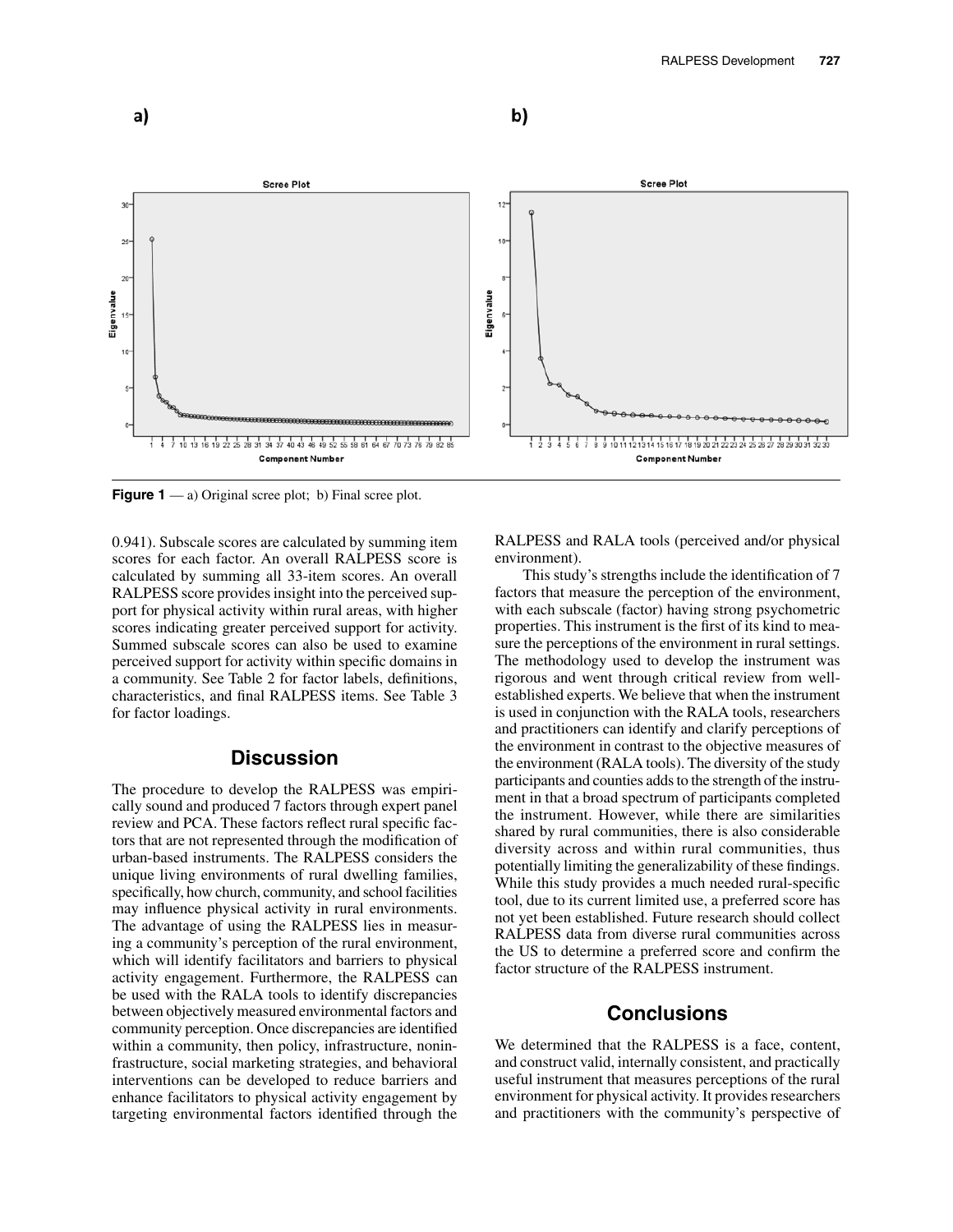#### **Table 2 RALPESS Factor Definitions, Characteristics, and Items**

| <b>RALPESS factor definitions and items</b>                                                                                                                                                                                                                                                                           | Mean (SD)    | $\alpha$ | Eigen-value |
|-----------------------------------------------------------------------------------------------------------------------------------------------------------------------------------------------------------------------------------------------------------------------------------------------------------------------|--------------|----------|-------------|
| Factor 1—Church facilities (7 items): areas at the churches in your community that could be<br>used for exercise or PA                                                                                                                                                                                                | 14.24 (5.97) | 0.938    | 11.518      |
| 1. My town has churches with indoor recreational areas for exercise open to the public.<br>2. My town has churches with outdoor recreational areas for exercise open to the public.<br>3. I can use the indoor church areas for PA or exercise.                                                                       |              |          |             |
| 4. I can use the outdoor church areas for PA or exercise.                                                                                                                                                                                                                                                             |              |          |             |
| 5. Churches in my town offer exercise or PA programming or activities.                                                                                                                                                                                                                                                |              |          |             |
| 6. Churches in my town have public playgrounds with equipment.<br>7. Churches in my town encourage exercise or being physically active.                                                                                                                                                                               |              |          |             |
| Factor 2—Town center connectivity (6 items): infrastructure supportive of PA in the main<br>part of your town, where the library, town hall, town green, post office, courthouse, or the<br>main meeting place in your town                                                                                           | 16.54(4.14)  | 0.906    | 3.579       |
| 8. There are shopping areas and places to eat in the town center.<br>9. There are sidewalks in the town center.                                                                                                                                                                                                       |              |          |             |
| 10. The sidewalks are nice to use in the town center (they are shaded, there are pleasant<br>things to look at, no trash).                                                                                                                                                                                            |              |          |             |
| 11. The sidewalks are nice to use in the town center (they are well kept and not uneven).<br>12. The streets are marked where I should cross in the town center or there are crosswalks.                                                                                                                              |              |          |             |
| 13. The area around the town center has working streetlights.                                                                                                                                                                                                                                                         |              |          |             |
| Factor 3—Indoor areas (6 items): indoor places people use to be active, such as indoor pools,<br>recreation centers, YMCAs, gyms, fitness centers, exercise rooms, sports courts, skate areas,<br>or areas with exercise gear (balls, treadmills, etc) in your town                                                   | 13.84 (5.22) | 0.899    | 2.200       |
| 14. My town has private indoor exercise areas (pay to use).<br>15. The indoor exercise areas are nice to use and well kept (there is little or no trash, no<br>broken glass, and equipment works).                                                                                                                    |              |          |             |
| 16. The indoor exercise areas in my town are generally safe.<br>17. My town offers indoor exercise activities (programs, sports teams, classes, lessons, etc).                                                                                                                                                        |              |          |             |
| 18. There is equipment for PA or exercise at the indoor exercise areas in my town.<br>19. There are choices of activities for PA or exercise the indoor exercise areas in my town.                                                                                                                                    |              |          |             |
| Factor 4—Around your home/neighborhood (5 items): this includes your home and yard; the<br>streets, parks, and fields around your home; and the homes close to your home<br>20. There are crosswalks in the area around my home.<br>21. The roads around my home have a place to walk or ride a bike next to the road | 11.13(3.89)  | 0.879    | 2.143       |
| (shoulder, bike lane, built path, etc).<br>22. The roads around my home have good lighting.                                                                                                                                                                                                                           |              |          |             |
| 23. There are sidewalks on most of the roads in the area around my home.<br>24. There are sidewalks in the area I live that connect places so that you can walk from<br>place to place (like connecting a store to the post office).                                                                                  |              |          |             |
| Factor 5—Town center PA resources (3 items): places or items in your town center people use<br>to be active                                                                                                                                                                                                           | 6.29(2.62)   | 0.874    | 1.585       |
| 25. There is equipment for PA or exercise in the town center at indoor places.<br>26. There is equipment for PA or exercise in the town center at outdoor places.<br>27. There are several choices of activities for PA or exercise in the town center.                                                               |              |          |             |
| Factor 6—School grounds (3 items): areas at the schools in your community that could be<br>used for exercise or PA                                                                                                                                                                                                    | 7.73(2.29)   | 0.822    | 1.502       |
| $28.$ The school(s) in my town has playground(s) with equipment.<br>29. There is equipment for PA or exercise at the school(s).<br>30. There are choices of activities for PA or exercise at the school(s).                                                                                                           |              |          |             |
| Factor 7—Outdoor areas (3 items): outdoor places designed for PA, such as pools, sports<br>fields, sports courts, skate areas, tracks, trails, parks, lakes, rivers, or playgrounds                                                                                                                                   | 6.56(2.55)   | 0.820    | 1.108       |
| 31. Outdoor exercise areas in my town have available restrooms.<br>32. Outdoor exercise areas in my town have water fountains.                                                                                                                                                                                        |              |          |             |
| 33. There are sufficient police officers or sheriffs patrolling the outdoor areas in my town<br>where people could be physically active or exercise.                                                                                                                                                                  |              |          |             |

*Note*. Data collection occurred in 2009 in 2 rural counties in the southeastern US. Physical activity was not abbreviated in the survey.

Abbreviations: RALPESS = Rural Active Living Perceived Environmental Support Scale; PA = physical activity; SD = standard deviation;  $\alpha$  = internal consistency (Chronbach's α).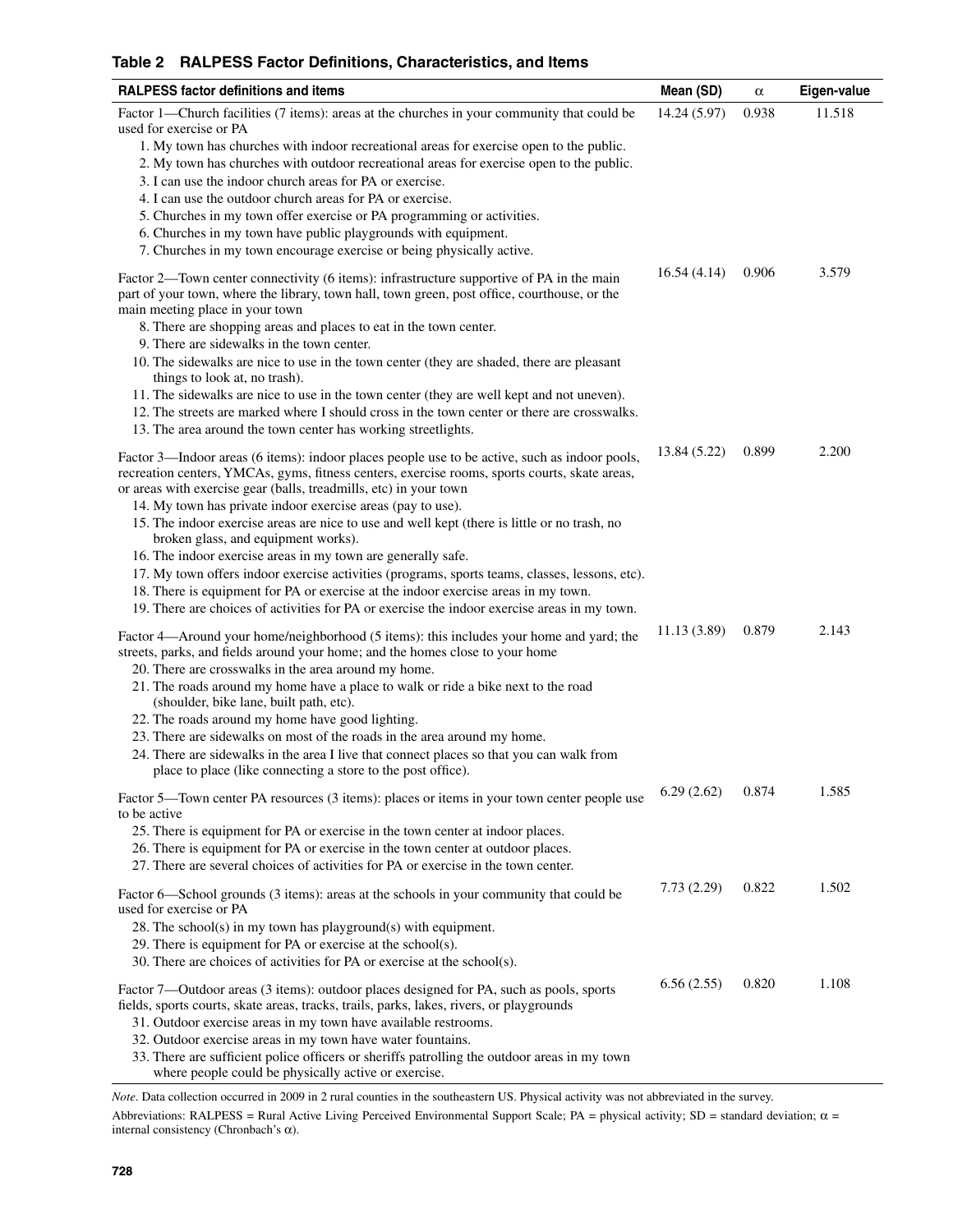| Item#            | Factor 1 | Factor 2 |      | Factor 3 Factor 4 | Factor 5 | Factor 6 | Factor 7 |
|------------------|----------|----------|------|-------------------|----------|----------|----------|
| 1.               | .804     | .159     | .166 | .173              | .043     | .111     | .060     |
| 2.               | .828     | .098     | .102 | .229              | .118     | .100     | .081     |
| 3.               | .840     | .119     | .149 | .121              | .082     | .069     | .064     |
| $\overline{4}$ . | .836     | .070     | .097 | .186              | .123     | .077     | .084     |
| 5.               | .781     | .092     | .128 | .189              | .127     | .131     | .131     |
| 6.               | .766     | .139     | .097 | .114              | .114     | .133     | .137     |
| 7.               | .749     | .143     | .066 | .181              | .137     | .103     | .092     |
| 8.               | .126     | .752     | .210 | .026              | .052     | .142     | .084     |
| 9.               | .114     | .788     | .183 | $-.022$           | .086     | .085     | .039     |
| 10.              | .156     | .808     | .166 | .073              | .144     | .020     | .083     |
| 11.              | .134     | .776     | .144 | .109              | .132     | .068     | .115     |
| 12.              | .122     | .748     | .199 | .172              | .103     | .059     | .143     |
| 13.              | .073     | .774     | .187 | .119              | .056     | .194     | .097     |
| 14.              | .155     | .242     | .727 | .018              | $-.025$  | .062     | .141     |
| 15.              | .099     | .154     | .823 | .076              | .053     | .071     | .038     |
| 16.              | .049     | .200     | .817 | .043              | .094     | .027     | .046     |
| 17.              | .119     | .181     | .747 | .054              | .081     | .157     | .096     |
| 18.              | .162     | .176     | .749 | .107              | .128     | .091     | .187     |
| 19.              | .153     | .144     | .708 | .128              | .195     | .055     | .242     |
| 20.              | .178     | .025     | .117 | .804              | .053     | .133     | .065     |
| 21.              | .199     | .058     | .122 | .821              | .062     | .069     | .108     |
| 22.              | .202     | .137     | .077 | .689              | .106     | .104     | .090     |
| 23.              | .225     | .124     | .008 | .797              | .113     | .054     | .109     |
| 24.              | .175     | .060     | .033 | .743              | .191     | .115     | .053     |
| 25.              | .211     | .185     | .199 | .202              | .800     | .077     | .131     |
| 26.              | .209     | .139     | .098 | .184              | .811     | .135     | .163     |
| 27.              | .233     | .245     | .177 | .178              | .730     | .107     | .222     |
| 28.              | .167     | .139     | .171 | .125              | .135     | .688     | .153     |
| 29.              | .141     | .174     | .073 | .166              | .059     | .858     | .059     |
| 30.              | .238     | .147     | .128 | .148              | .082     | .824     | .039     |
| 31.              | .208     | .198     | .237 | .054              | .121     | .102     | .798     |
| 32.              | .207     | .123     | .263 | .175              | .154     | .096     | .759     |
| 33.              | .103     | .168     | .149 | .193              | .194     | .074     | .714     |

**Table 3 RALPESS Factor Loadings**

*Note.* Bold factor loadings indicate items retained in that specific factor.

the rural environment's relationship to physical activity. The next step is to collect additional data to confirm the factor structure, determine a preferred score, and assess concurrent validity.

#### **Acknowledgments**

This study was funded by the Robert Wood Johnson Foundation (Mississippi Grant No. 63348; Maine Grant No. 63347; Tufts Grant No. 63349). Additional support (Maine) was provided by the federal Office of Rural Health Policy, HRSA, USDHHS, CA#U1CRH03716 and Save the Children, US Programs (Tufts).

## **References**

1. Yousefian A, Hennessy E, Umstattd MR, et al. Development of the rural active living assessment tools: Measuring  rural environments. *Prev Med*. 2010;50:S86–S92[. PubMed](http://www.ncbi.nlm.nih.gov/entrez/query.fcgi?cmd=Retrieve&db=PubMed&list_uids=19818362&dopt=Abstract) [doi:10.1016/j.ypmed.2009.08.018](http://dx.doi.org/10.1016/j.ypmed.2009.08.018)

- 2. Roosa MW, White RMB, Zeiders KH, Yun-Tein J. An examination of the role of perceptions in neighborhood research. *J Community Psychol*. 2009;37(3):327–341. [PubMed](http://www.ncbi.nlm.nih.gov/entrez/query.fcgi?cmd=Retrieve&db=PubMed&list_uids=20161028&dopt=Abstract) [doi:10.1002/jcop.20298](http://dx.doi.org/10.1002/jcop.20298)
- 3. Roosa MW, Jones S, Tein JY, Cree W. Prevention science and neighborhood influences on low-income children's development: theoretical and methodological issues. *Am J Community Psychol*. 2003;31(1-2):55–72. [PubMed](http://www.ncbi.nlm.nih.gov/entrez/query.fcgi?cmd=Retrieve&db=PubMed&list_uids=12741689&dopt=Abstract) [doi:10.1023/A:1023070519597](http://dx.doi.org/10.1023/A%3A1023070519597)
- 4. Committee on Physical Activity, Health, Transportation, and Land Use. *Does the built environment influence physical activity? Examining the evidence.* Washington, D.C.: Transportation Research Board; Institute of Medicine; 2005, p. 282.
- 5. Schmid TL, Pratt M, Witmer L. A framework for physical activity policy research. *J Phys Act Health*. 2006;3(S1):S20–S29.